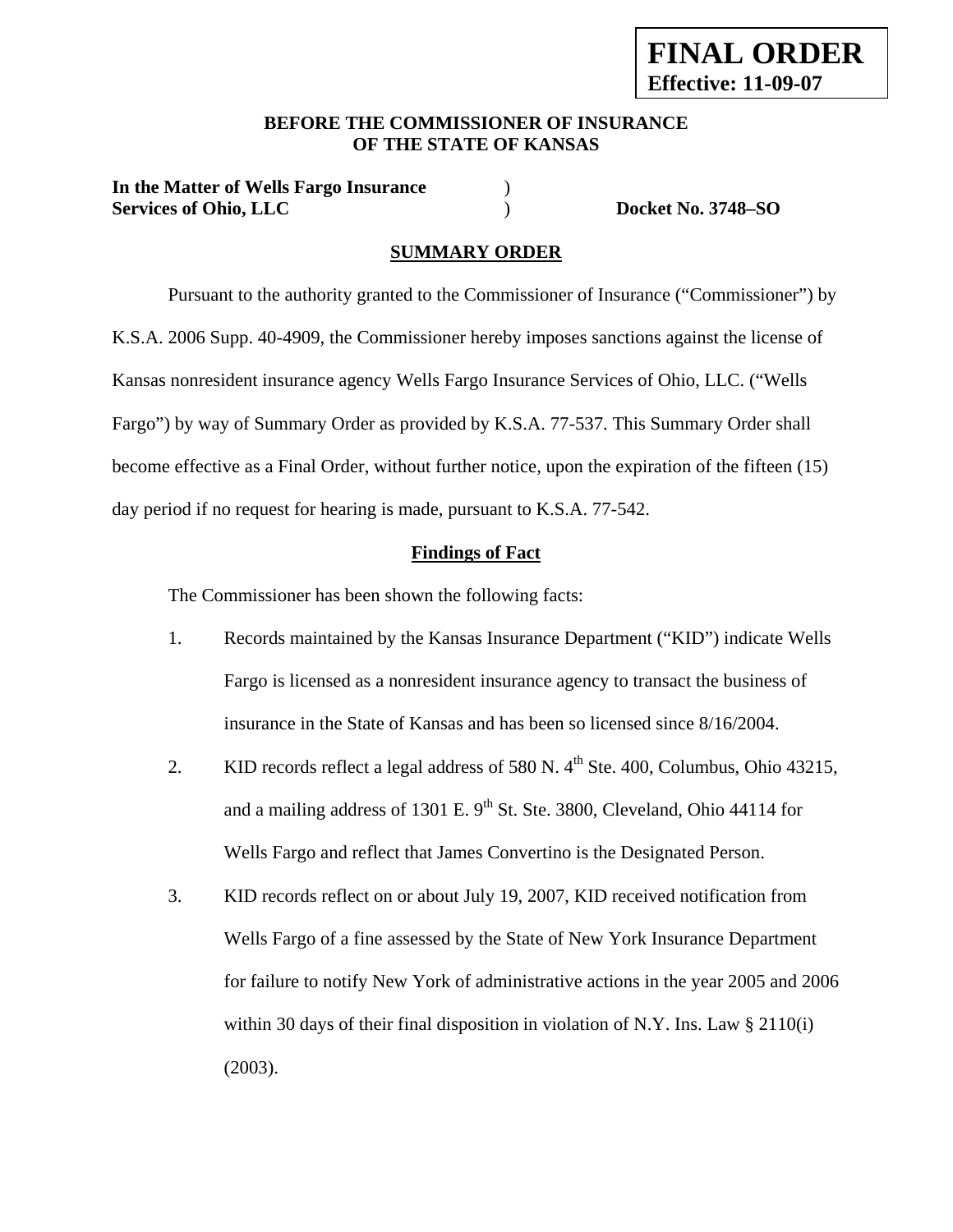- 4. Documentation from the New York Insurance Department indicates Wells Fargo received the following fines:
	- a. A \$500 fine in June 2005 by the New Jersey Department of Insurance.
	- b. A \$2,000 fine in September 2005 by the Pennsylvania Department of Insurance.
	- c. A \$200 fine in November 2005 by the Delaware Department of Insurance.
	- d. A \$500 fine in August 2006 by the Massachusetts Department of Insurance.
- 5. Wells Fargo failed to report the above fine amounts to KID. KID became aware of the fines imposed by the states through a July 9, 2007 letter from the New York Insurance Department to Wells Fargo which was provided with Wells Fargo's July 19, 2007 letter notifying KID of the New York Insurance Department fine.

# **Applicable Law**

- K.S.A. 40-4909 states, in pertinent part:
	- (a) The commissioner may deny, suspend, revoke or refuse renewal of any license issued under this act if the commissioner finds that the applicant or license holder has:
		- (2) Violated;
			- (C) any insurance law or regulation of another state;
	- (h) In lieu of taking any action under subsection (a), the commissioner may:
		- (2) issue an order imposing an administrative penalty up to a maximum of \$500 for each violation…If such person knew or reasonably should have known the violative act could give rise to any disciplinary proceeding authorized by subsection (a), the commissioner may impose a penalty up to a maximum of \$1,000 for each violation…

K.S.A. 40-2,125 states, in pertinent part:

(a) If the commissioner determines after notice and opportunity for a hearing that any person has engaged or is engaging in any act or practice constituting a violation of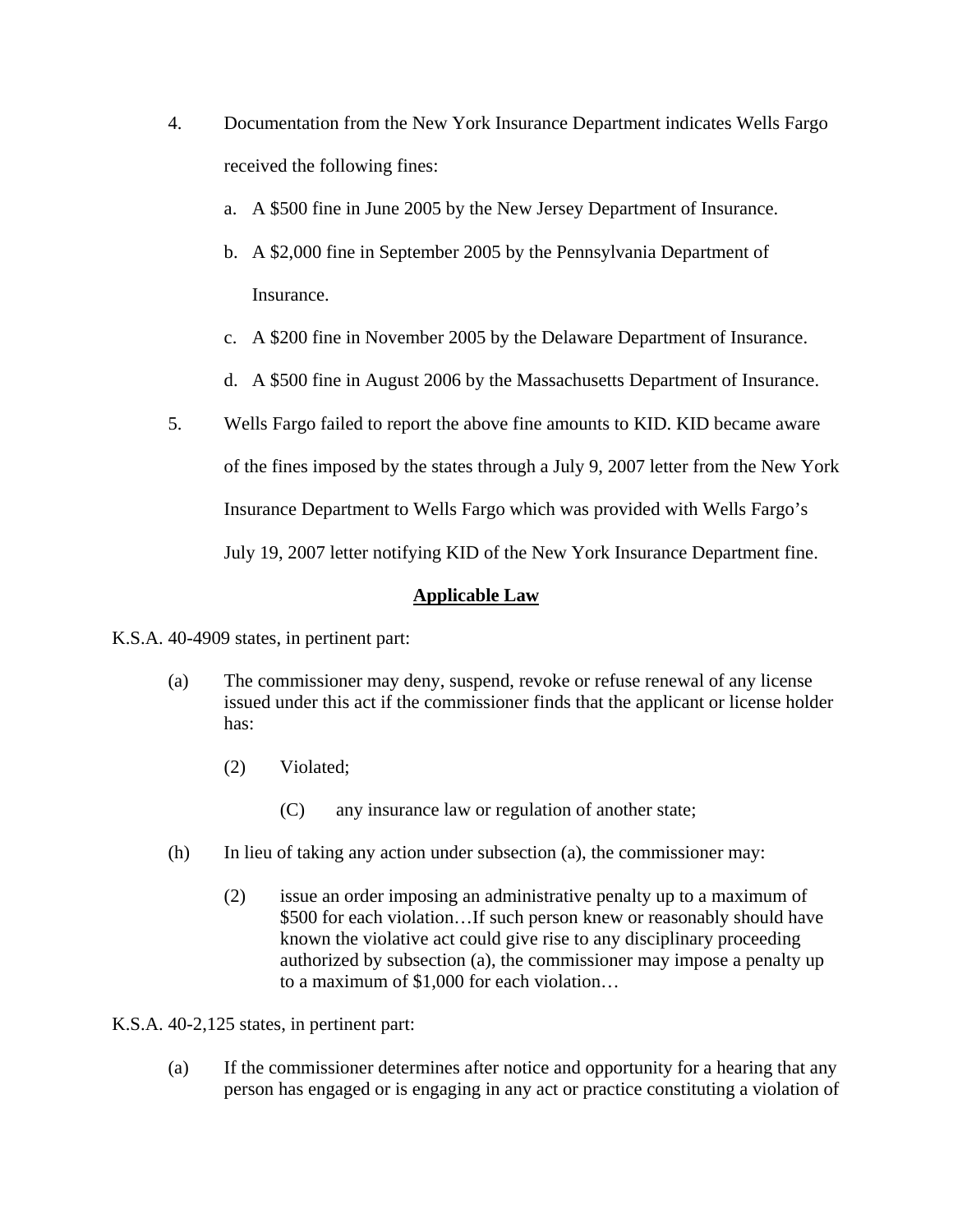any provision of Kansas insurance statutes or any rule and regulation or order thereunder, the commissioner may in the exercise of discretion, order any one or more of the following:

(1) Payment of a monetary penalty of not more than \$1,000 for each and every act or violation, unless the person knew or reasonably should have known such person was in violation of the Kansas insurance statutes or any rule and regulation or order thereunder, in which case the penalty shall be not more than \$2,000 for each and every act or violation.

### **Conclusions of Law**

Based upon the Findings of Fact enumerated in Paragraph #1 through #5 and the Applicable Law above, the Commissioner concludes:

### **IT IS THEREFORE ORDERED BY THE COMMISSIONER OF INSURANCE**

**THAT** Kansas nonresident insurance agency Wells Fargo Insurance Services of Ohio, LLC. Is

hereby ordered to pay a monetary penalty in the amount of ONE THOUSAND DOLLARS AND

00/100 (\$1,000.00) for the above-stated violation of K.S.A. 2006 Supp. 40-4909(a)(2)(C) on or

before the effective date of this Order.

### **Notice of Rights (Pursuant to K.S.A. 77-542)**

Wells Fargo Insurance Services of Ohio, LLC ("Wells Fargo") is entitled to a hearing pursuant to

K.S.A. 77-537 and K.S.A. 77-542, the Kansas Administrative Procedure Act. If Wells Fargo

desires a hearing, the agency must file a written request for a hearing with:

 John W. Campbell, General Counsel Kansas Insurance Department 420 S.W.  $9<sup>th</sup>$  Street Topeka, Kansas 66612

This request must be filed within fifteen (15) days from the date of service of this Order. If Wells Fargo requests a hearing, the Kansas Insurance Department will notify Wells Fargo of the time and place of the hearing and information on the procedures, right of representation, and other rights of parties relating to the conduct of the hearing, before commencement of the same.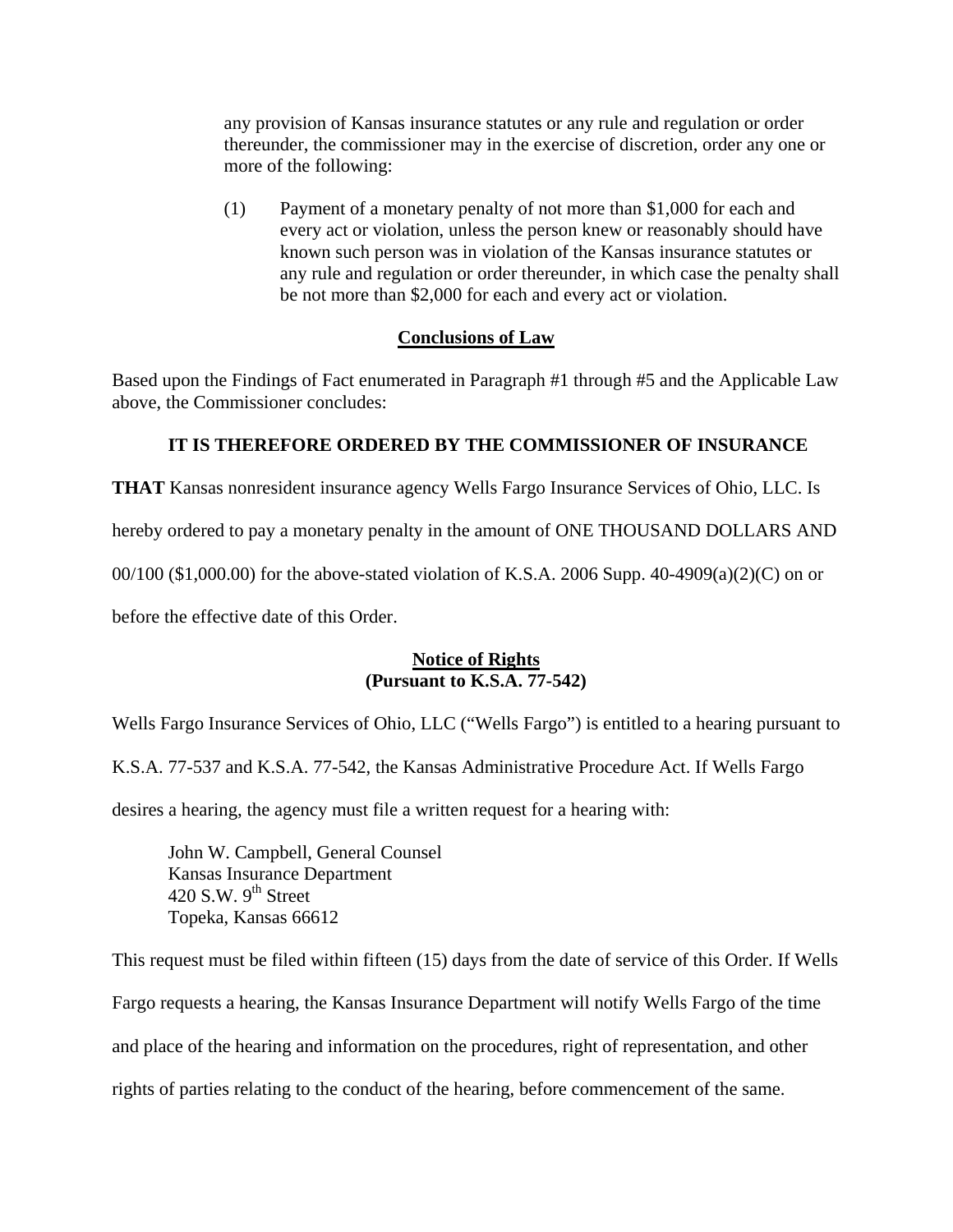If a hearing is not requested in the time and manner stated above, this Order shall become

effective as a Final Order upon the expiration of time for requesting a hearing, pursuant to

K.S.A. 77-613. In the event Wells Fargo files a petition for judicial review, pursuant to K.S.A.

77-613(e), the agency officer to be served on behalf of the Kansas Insurance Department is:

 John W. Campbell, General Counsel Kansas Insurance Department 420 S.W.  $9<sup>th</sup>$  Street Topeka, Kansas 66612

# **IT IS SO ORDERED THIS \_22nd\_ DAY OF OCTOBER, 2007 IN THE CITY OF TOPEKA, COUNTY OF SHAWNEE, STATE OF KANSAS.**



\_/s/ Sandy Praeger\_\_\_\_\_\_\_\_ Sandy Praeger Commissioner of Insurance

 $\angle$ s/ John W. Campbell $\Box$  John W. Campbell General Counsel